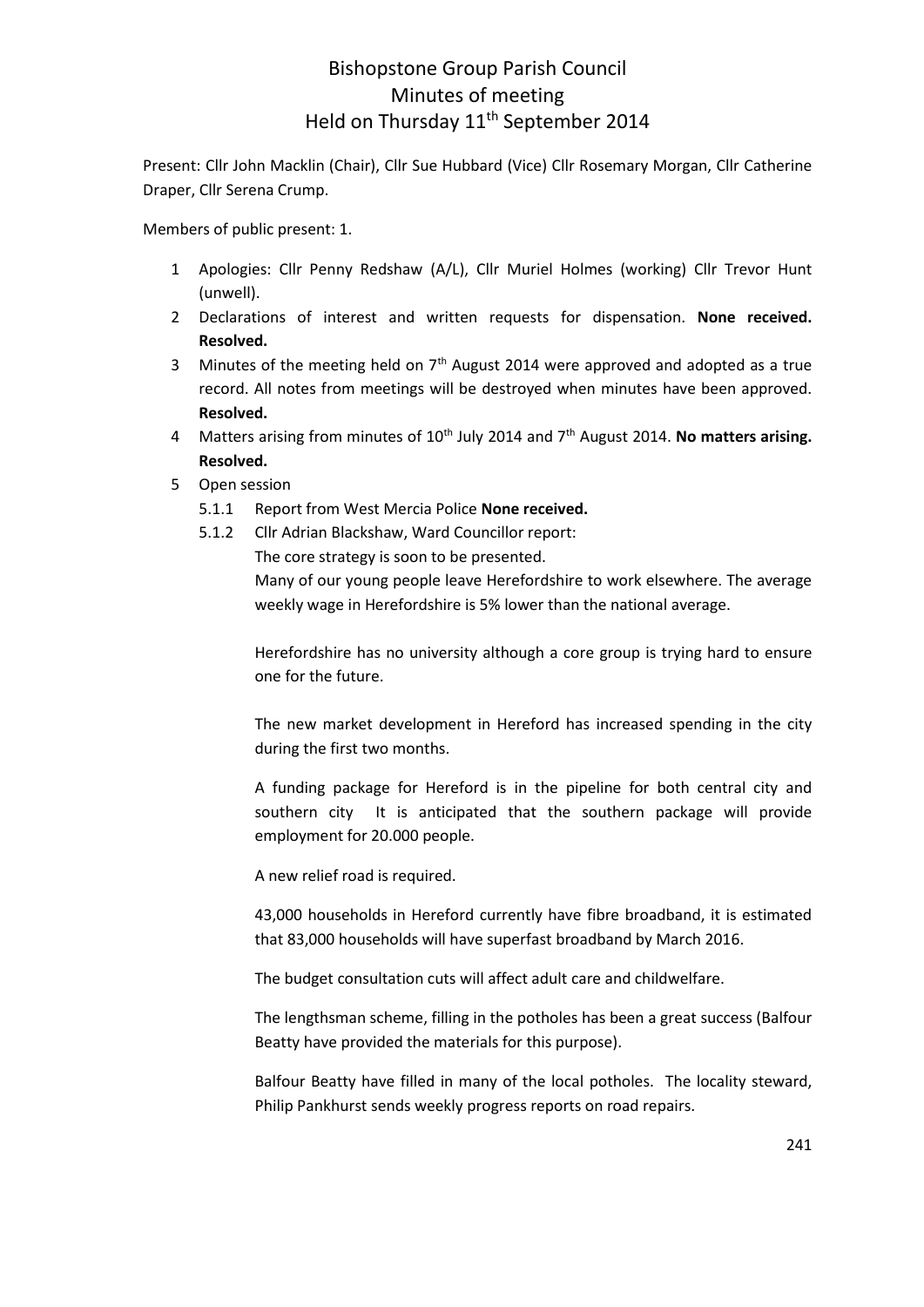## Bishopstone Group Parish Council Minutes of meeting Held on Thursday 11<sup>th</sup> September 2014

The courts have again decided to defer a decision on Hereford United until the middle of October 2014. Many people still wish to see football played in Hereford. Ward Cllr Blackshaw was thanked for his report. **Resolved.**

- 5.2 A local resident stated that potholes in Kenchester had been filled in.
- 6 Lengthsman Scheme It was decided to defer a decision on this scheme until all the potholes in the area had been filled. The stipend from Herefordshire Council would be a fixed amount for 3 years but would then be reduced. To maintain this scheme the precept would have to increase. Monitoring and reporting would also increase work for the clerk.

A dedicated councillor from each parish would be required to check and report all problems/potholes etc.in their area.

All Councillors decided in principle that BGPC go ahead with the scheme but to delay this until April 2015. **Resolved.**

- 7 Planning
	- 7.1.1 P141952/A The National Trust, The Weir. Permission granted. **Resolved.**
	- 7.1.2 P142236/F Scutt Mill,alterations to poultry units, erection of additional store rooms, egg store and gate house. Councillors would support this application in principle however the inaccuracies in the planning application should be pointed out to the planning authority. The 16 chimneys – no height above the ridge tiles is shown on the plan. The plan states there is no close water course, there is a stream close by. The plan states the building cannot be seen from the road this can be seen from two roads, the Mansell Gamage road and also the lane leading to the Portway. There is a concern about extra traffic to the houses close to this proposal. Concern also regarding the heavy traffic involved in egg collection on a bridleway.The clerk will send these concerns to the planning office September 2014**. Resolved**
	- 7.1.3 W1850/A/14/2216133 Lord Nelson Antiques Centre. This appeal was dismissed. **Resolved.**
	- 7.1.4 P133401/F Penrhos Farm broiler houses. Permission granted. **Resolved.**
	- **7.2** Herefordshire Council E Consultations. Letter received stating that all planning applications would only be sent by email. BGPC already signed up for this. **Resolved.**
- 8 Core Strategy. No comments. **Resolved.**
- 9 Finance
	- 9.1.1 Newbridge Community centre room hire (invoice no's 28,29,32,33 total £52.50, paid)
	- 9.1.2 Invoice for Cilca clerks course £72 (includes £12 VAT) Cost of entry for course
	- 9.1.3 £250.
	- 9.1.4 Clerks salary